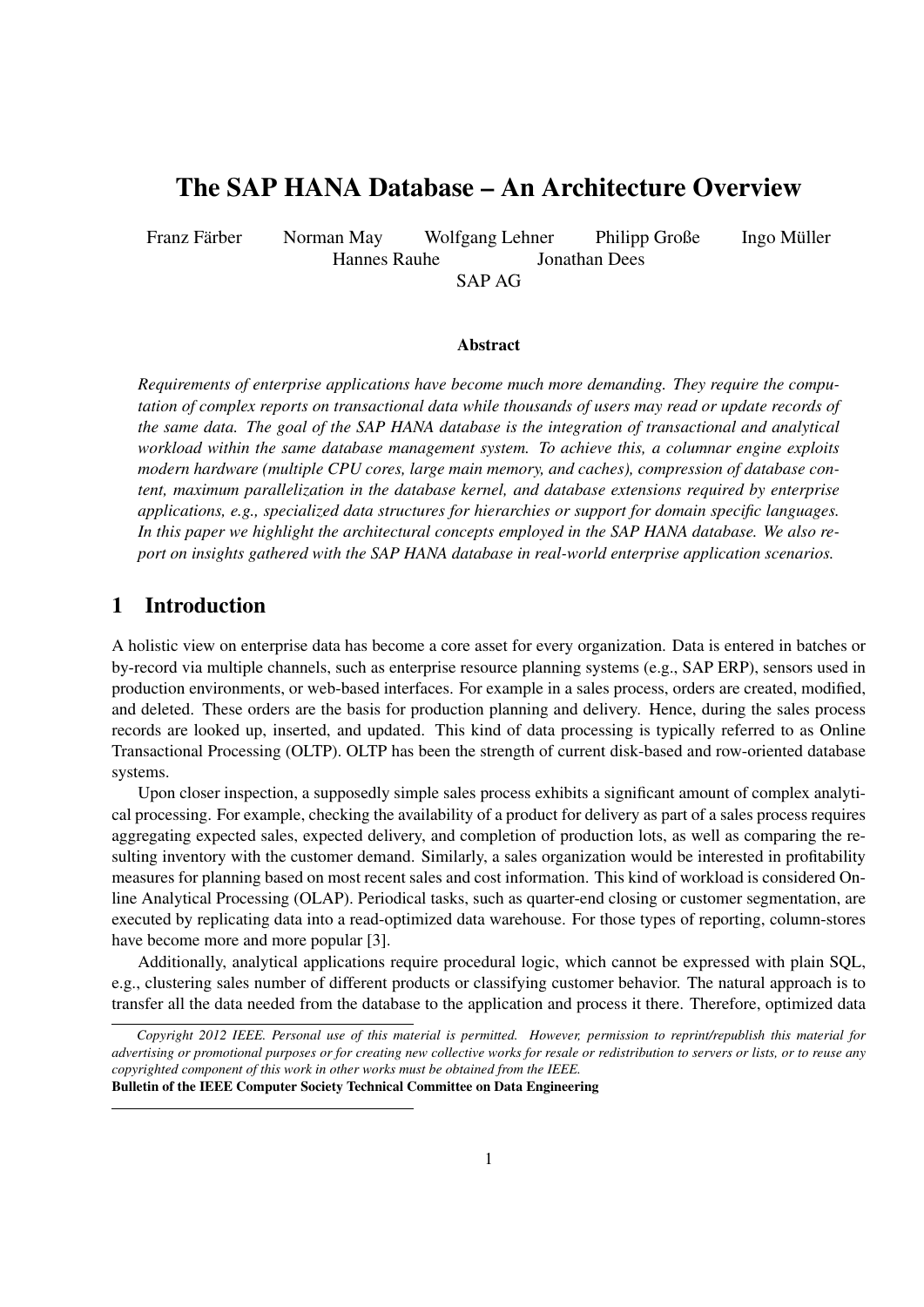

Figure 1: Overview of the SAP HANA DB architecture

structures and metadata cannot be used and intermediate results have to be transferred back to the database if they are needed in the following business process steps.

Ideally, a database shall be able to process all of the above-mentioned workloads and application-specific logic in a single system [13]. This observation sparked the development of the SAP HANA database (SAP HANA DB). Historically, the in-memory columnar storage of the SAP HANA DB is based on the SAP TREX text engine [15] and the SAP BI Accelerator (SAP BIA) [10], which allows for fast processing of OLAP queries. The high-performance in-memory row-store of the SAP HANA DB is derived from P\*Time [2] and specially designed to address OLTP workload. The persistence of the SAP HANA DB originated from the proven technology of SAP's MaxDB database system providing logging, recovery, and durable storage. As of today, the SAP HANA DB is commercially available as part of the SAP HANA appliance.

In the next section, we give a brief overview about the architectural components of the SAP HANA DB. Section 3 discusses the ability to execute analytical application-specific logic. In section 4 we outline how the SAP HANA DB accelerates traditional data warehouse workloads. We discuss how we address challenges on transactional workloads in enterprise resource planning systems in section 5 and summarize our work on the SAP HANA DB in section 6.

# 2 SAP HANA DB Architecture

The general goal of the SAP HANA DB is to provide a main-memory centric data management platform to support pure SQL for traditional applications as well as a more expressive interaction model specialized to the needs of SAP applications [4, 14]. Moreover, the system is designed to provide full transactional behavior in order to support interactive business applications. Finally, the SAP HANA DB is designed with special emphasis on parallelization ranging from thread and core level up to highly distributed setups over multiple machines.

Figure 1 provides an overview of the general SAP HANA DB architecture. The heart of the SAP HANA DB consists of a set of in-memory processing engines. Relational data resides in tables in column or row layout in the combined column and row engine, and can be converted from one layout to the other to allow query expressions with tables in both layouts. Graph data and text data reside in the graph engine and the text engine respectively; more engines are possible due to the extensible architecture [4]. All engines keep all data in main memory as long as there is enough space available. As one of the main distinctive features, all data structures are optimized for cache-efficiency instead of being optimized for organization in traditional disk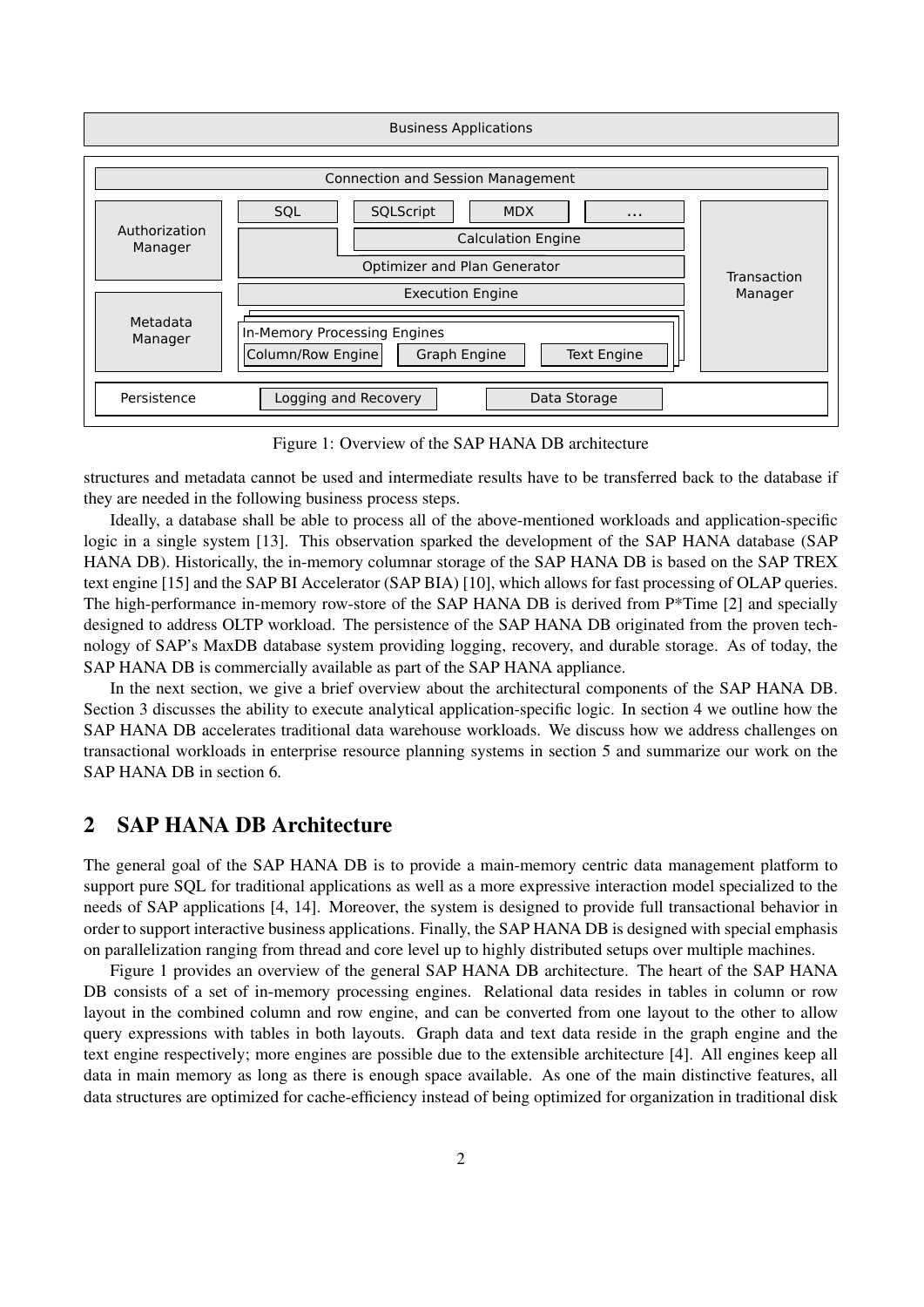blocks. Furthermore, the engines compress the data using a variety of compression schemes. When the limit of available main memory is reached, entire data objects, e.g., tables or partitions, are unloaded from main memory under control of application semantic and reloaded into main memory when it is required again.

From an application perspective, the SAP HANA DB provides multiple interfaces, such as standard SQL for generic data management functionality or more specialized languages as SQLScript (see section 3) and MDX. SQL queries are translated into an execution plan by the plan generator, which is then optimized and executed by the execution engine. Queries from other interfaces are eventually transformed into the same type of execution plan and executed in the same engine, but are first described by a more expressive abstract data flow model in the calculation engine. Irrespective of the external interface, the execution engine can use all processing engines and handles the distribution of the execution over several nodes.

As in traditional database systems, the SAP HANA DB has components to manage the execution of queries. The session manager controls the individual connections between the database layer and the application layer, while the authorization manager governs the user's permissions. The transaction manager implements snapshot isolation or weaker isolation levels – even in a distributed environment. The metadata manager is a repository of data describing the tables and other data structures, and, like the transaction manager, consists of a local and a global part in case of distribution.

While virtually all data is kept in main memory by the processing engines for performance reasons, data has also to be stored by the persistence layer for backup and recovery in case of a system restart after an explicit shutdown or a failure. Updates are logged as required for recovery to the last committed state of the database and entire data objects are persisted into the data storage regularly (during savepoints and merge operations, see section 4).

### 3 Support for Analytical Applications

A key asset of the SAP HANA DB is its capability to execute business and application logic inside the database kernel. For this purpose the calculation engine provides an abstraction of logical execution plans, called calculation models. For example SQLScript, a declarative and optimizable language for expressing application logic as data flows or using procedural logic, is compiled into calculation models. Following this route, multiple domain-specific languages can be supported as long as a compiler generates the intermediate calculation model representation.

The primitives of a calculation model constitute a logical execution plan consisting of an acyclic data flow graph with nodes representing operators (plan operations) and edges reflecting the data flow (plan data). One class of operators implements the standard relational operators like join and selection. In addition, the SAP HANA DB supports a huge variety of special operators for implementing application-specific components in the database kernel. Almost all these operators are only able to accelerate data processing because they exploit the columnar data layout. By implementing special operators in the calculation engine, several application domains can be supported:

- Statistical Algorithms can be attached to calculation models to perform complex statistical computations inside an associated R runtime. This includes different statistical methods, such as linear and nonlinear models, statistical tests, time series analyses, classification, and clustering. At the same time, the calculation model allows to leverage the capabilities to pre- and post-process large data in the database kernel and thereby interweave the statistical algorithms with database operations [5].
- Planning provides a set of commonly used and generic planning functions that allow to model and execute complex planning scenarios directly in the database. Planning logic is expressed using data flow operators of the calculation engine. In addition, special operators perform specific planning algorithms such as disaggregation and custom formulas [7, 8].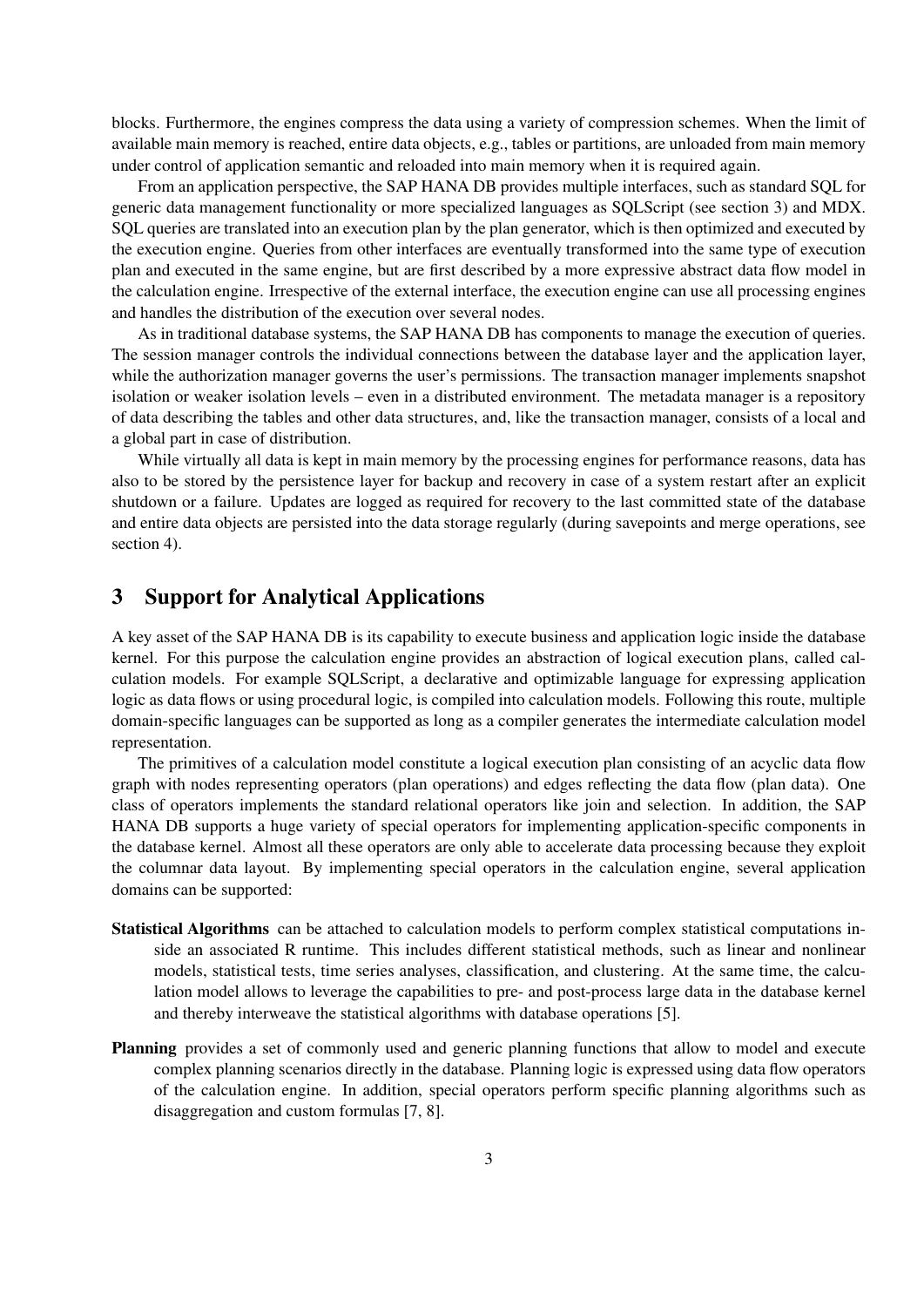Other Special Operators provided within the calculation engine include business logic which requires complex operations that are hard to implement efficiently using SQL, e.g. currency conversion. Another example are large hierarchies describing, e.g., relations between employees and associated information in the human capital management of an enterprise. Here, the SAP HANA DB provides application-specific operators to return query results on these hierarchies almost instantaneously exploiting alternative internal data structures.

A specific calculation model or logical execution plan—once submitted to SAP HANA DB (e.g., by using SQLScript)—can be accessed in the same way as a database view, making the calculation model a kind of parameterized view. A query consuming such a view invokes the database plan execution to process an execution plan. This plan is derived from the logical data flow description provided by the calculation model. If the calculation model contains independent data flow paths, the derived execution plan implicitly contains interoperator parallel execution. This is explored by SQLScript and the domain-specific languages compiled into calculation models.

### 4 Analytical Query Processing

As generally agreed, column-stores are well suited for analytical queries on massive amounts of data [1]. For high read performance the SAP HANA DB's column-store uses efficient compression schemes in combination with cache-aware and parallel algorithms. Every column is compressed with the help of a sorted dictionary, i.e., each value is mapped to an integer value (the valueID). These valueIDs are further bit-packed and compressed. By resorting the rows in a table, the most beneficial compression (e.g., run-length encoding (RLE), sparse coding, or cluster coding) for the columns of this table can be used [11, 12]. Compressing data does not only allow to keep more data on a single node, but it also allows for faster query processing, e.g., by exploiting the RLE to compute aggregates. Scans are accelerated by excessively using SIMD algorithms working directly on the compressed data [16].

Since single updates are expensive in the described layout, every table has a delta storage, which is designed to balance between high update rates and good read performance. Dictionary compression is used here as well, but the dictionary is stored in a Cache Sensitive B+-Tree (CSB+-Tree). The delta storage is merged periodically into the main data storage. To minimize the period of time where tables are locked, write operations are redirected to a new delta storage when the delta merge process starts. Until it is finished, read operations access new and old delta storage as well as the old main storage [9].

Query execution exploits the increasing number of available execution threads within a node by using intraoperator parallelism. For example, grouping operations scale almost linearly with the number of threads until the CPU is saturated. Additionally the SAP HANA DB also exploits parallelism inside a query execution plan and across many cores and nodes. Large tables can be partitioned using various partitioning criteria. These parts or complete tables can then be assigned to different nodes in the landscape [10]. The execution engine schedules operators in parallel if they can be processed independently and—if possible—executes them on the node that holds the data. In case of changing workload, the partitioning scheme and assignment of tables to nodes can be adapted while the database is available for queries and updates. Joins involving tables distributed across multiple nodes are processed using semi-join reduction [6].

#### 5 Transactional Query Processing

While it is clear that column-stores work well for OLAP workloads, we also argue that there are several reasons to consider the column-store for OLTP workloads, especially in ERP systems [9]: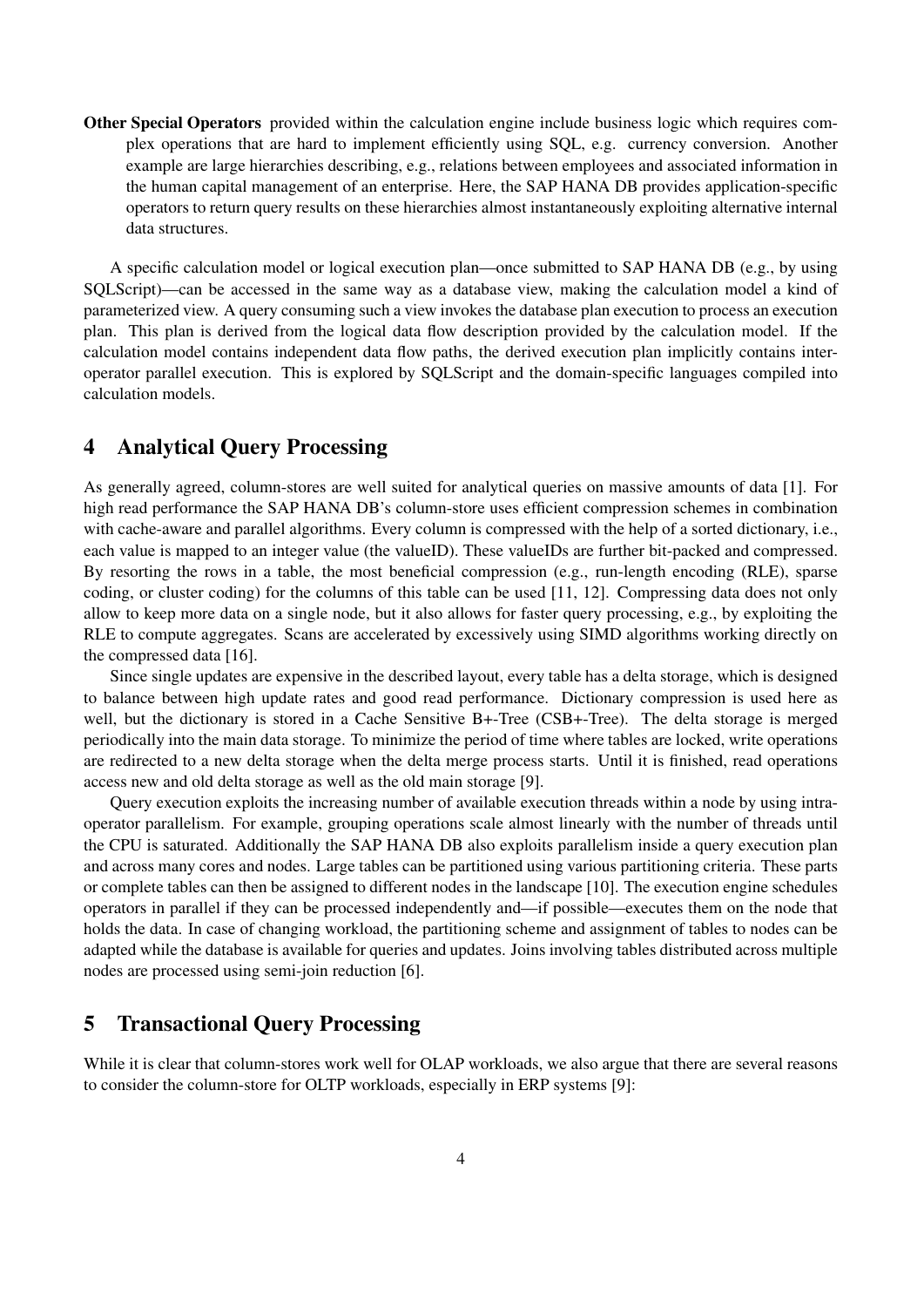- 1) OLTP scenarios can greatly benefit from the compression schemes available in column-stores: In a highly customizable system like SAP ERP, many columns are not used, and thus only contain default values or no values at all. Similarly, some columns typically have a small domain, e.g., status flags. In both cases, compression is very efficient, which can be a decisive advantage for OLTP scenarios: By reducing the memory consumption, the necessary landscape size becomes smaller, so either fewer or smaller nodes are required. Moreover, compression also leads to lower memory bandwidth utilization.
- 2) Real-world transactional workloads have larger portions of read operations than standard benchmarks like TPC-C define. Hence, the read-optimized column-oriented storage layout may be more appropriate for OLTP workloads than suggested by the benchmarks.
- 3) Column-stores usually follow the simple "append-only" scheme: When an existing row is updated, the current version is invalidated and a new version is appended. This scheme is simpler than in-place updates as it neither requires reordering nor encoding the values.
- 4) Column-stores greatly reduce the need for indices: As a matter of fact, the high scan performance of column-stores on modern hardware permits us to have indices only for primary keys, columns with unique constraints and frequent join columns. In all other cases, scan performance is good enough without indices, especially in small tables or small partitions with up to a few hundred thousand rows. The advantages are a significantly simplified physical database design, reduced main memory consumption, and eliminated effort in the maintenance of indices, which in turn speed up the overall query throughput.

Beside these intrinsic advantages of column-stores for OLTP, there are several challenges we have discovered in this context. One challenge emerges directly from the column data layout. Although it allows for a more fine-grained data access pattern, it can result in a significant performance overhead to allocate the memory per columns to handle a large number of columns, for example when constructing a single result row consisting of 100 columns or more. As of now, the SAP HANA DB combines memory allocations for multiple columns into a single one whenever it helps to reduce the performance overhead.

As a major challenge, we see that in ERP applications, a substantial number of updates is performed concurrently. In contrast to data warehouses, where updates are executed in batches, frequent updates of single records constantly add new entities into the delta storage, implying frequent merges from the delta into the main data storage. As the merge operation is a CPU and memory intensive operation, the challenge is to minimize its impact on the requests that are processed concurrently. The SAP HANA faces this problem by careful scheduling and parallelization [9].

# 6 Summary

In this paper we summarize the principles guiding the design and implementation of the SAP HANA DB. Our analysis shows that in-memory processing using a columnar engine is the most promising approach to cope with analytical and transactional workloads at the same time. The strong support of business application requirements and both kinds of workloads differentiate the SAP HANA DB from other column-stores. After all, the majority of OLAP and OLTP operations are read operations, which benefit from column-wise compression. Moreover, fewer indices are required leading to a simplified physical database design and reduced memory consumption. To further hold the massive amount of data produced by today's enterprise applications in memory, SAP HANA DB allows to distribute it in a cluster of nodes. As a result, the analysis of large data sets is orders of magnitude faster than on conventional database systems.

However, an in-memory column-store supporting distribution raises a number of challenges including the need for partitioning, support for distributed transactions and a carefully designed process for merging updates into the read-optimized storage layout. But these challenges are just the tip of the iceberg because as we consider